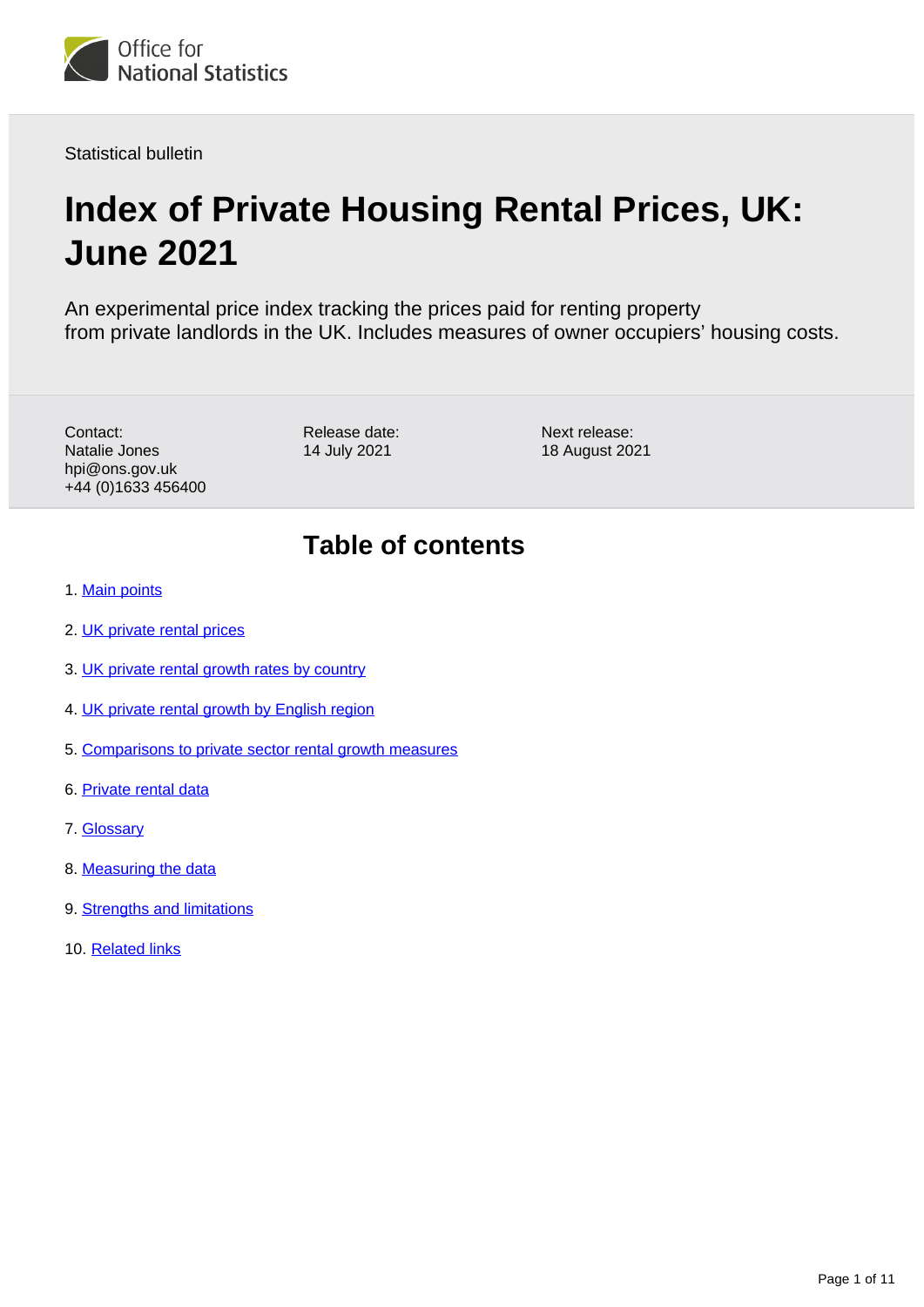# <span id="page-1-0"></span>**1 . Main points**

- Private rental prices paid by tenants in the UK rose by 1.2% in the 12 months to June 2021, unchanged since April 2021.
- Private rental prices grew by 1.1% in England, 1.5% in Wales and 1.2% in Scotland in the 12 months to June 2021.
- The East Midlands and West Midlands saw the highest annual growth in private rental prices (both 2.4%), while London saw the lowest (negative 0.1%).

# <span id="page-1-1"></span>**2 . UK private rental prices**

## **Figure 1: The UK annual private rental price growth rose by 1.2% in the 12 months to June 2021**

**Index of Private Housing Rental Prices percentage change over 12 months, UK and London, January 2016 to June 2021**

Figure 1: The UK annual private rental price growth rose by 1.2% in the 12 months to lune 2021

Index of Private Housing Rental Prices percentage change over 12 months, UK and London, January 2016 to June 2021



#### **Source: Office for National Statistics – Index of Private Housing Rental Prices**

**Notes:**

1. Data presented are classified as Experimental Statistics. More information is available in Section 9: [Strengths and limitations.](https://www.ons.gov.uk/economy/inflationandpriceindices/bulletins/indexofprivatehousingrentalprices/june2021#strengths-and-limitations)

Private rental prices paid by tenants in the UK increased by 1.2% in the 12 months to June 2021, unchanged since April 2021.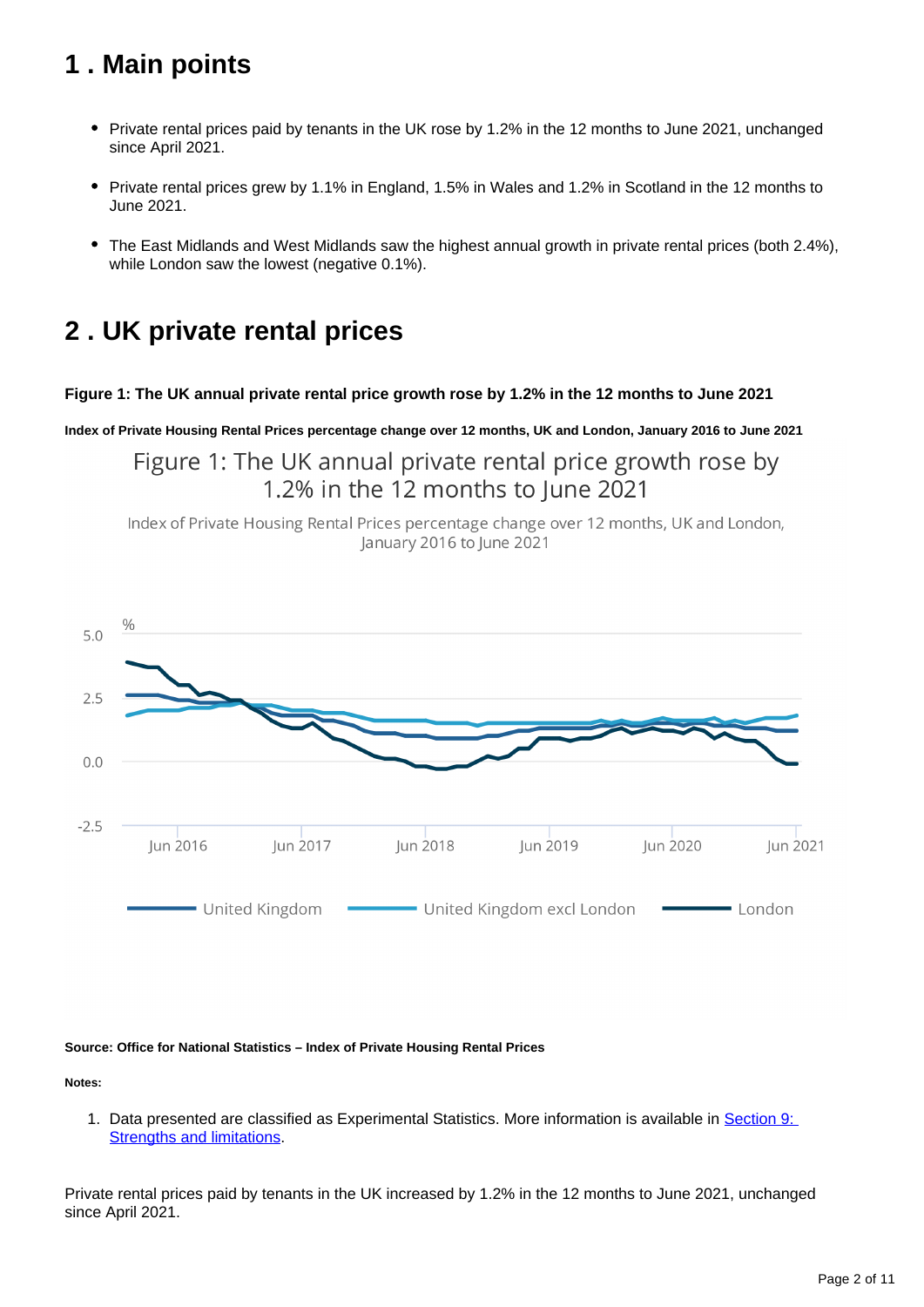Growth in private rental prices paid by tenants in the UK remained broadly flat between November 2019 and the end of 2020. The beginning of 2021 has seen a slowdown in rental price growth, which has been driven by prices in London.

In the 12 months to June 2021, rental prices for the UK excluding London increased by 1.8%, up from an increase of 1.7% in May 2021. London private rental prices decreased by 0.1% in the 12 months to June 2021, unchanged since May 2021.

Since November 2020, private rental price growth in London has slowed. London's rental price growth in June 2021 (negative 0.1%) is lower than any other English region. This reflects both a decrease in demand, such as remote working shifting housing preferences meaning workers no longer need to be close to their offices, and an increase in supply, such as an excess supply of rental properties as short-term lets change to long-term lets. Further commentary on these movements can be found in our [previous release under Section 4](https://www.ons.gov.uk/economy/inflationandpriceindices/bulletins/indexofprivatehousingrentalprices/march2021#uk-private-rental-growth-by-english-region).

The Association of Residential Letting Agents (ARLA) reported in their [Private Rented Sector Report, May 2021](https://www.arla.co.uk/lobbying/private-rented-sector-reports/) that rental demand was at an all-time high. The number of properties managed per letting agent branch rose slightly in May 2021.

The [Royal Institution of Chartered Surveyors' \(RICS'\) June 2021 Residential Market Survey](http://www.rics.org/uk/knowledge/market-analysis/rics-residential-market-survey/) reported that tenant demand growth accelerated over the month while the shortfall in new landlord instructions grew.

These supply and demand pressures can take time to feed through to the Index of Private Housing Rental Prices (IPHRP), which reflects price changes for all private rental properties rather than only newly advertised rental properties.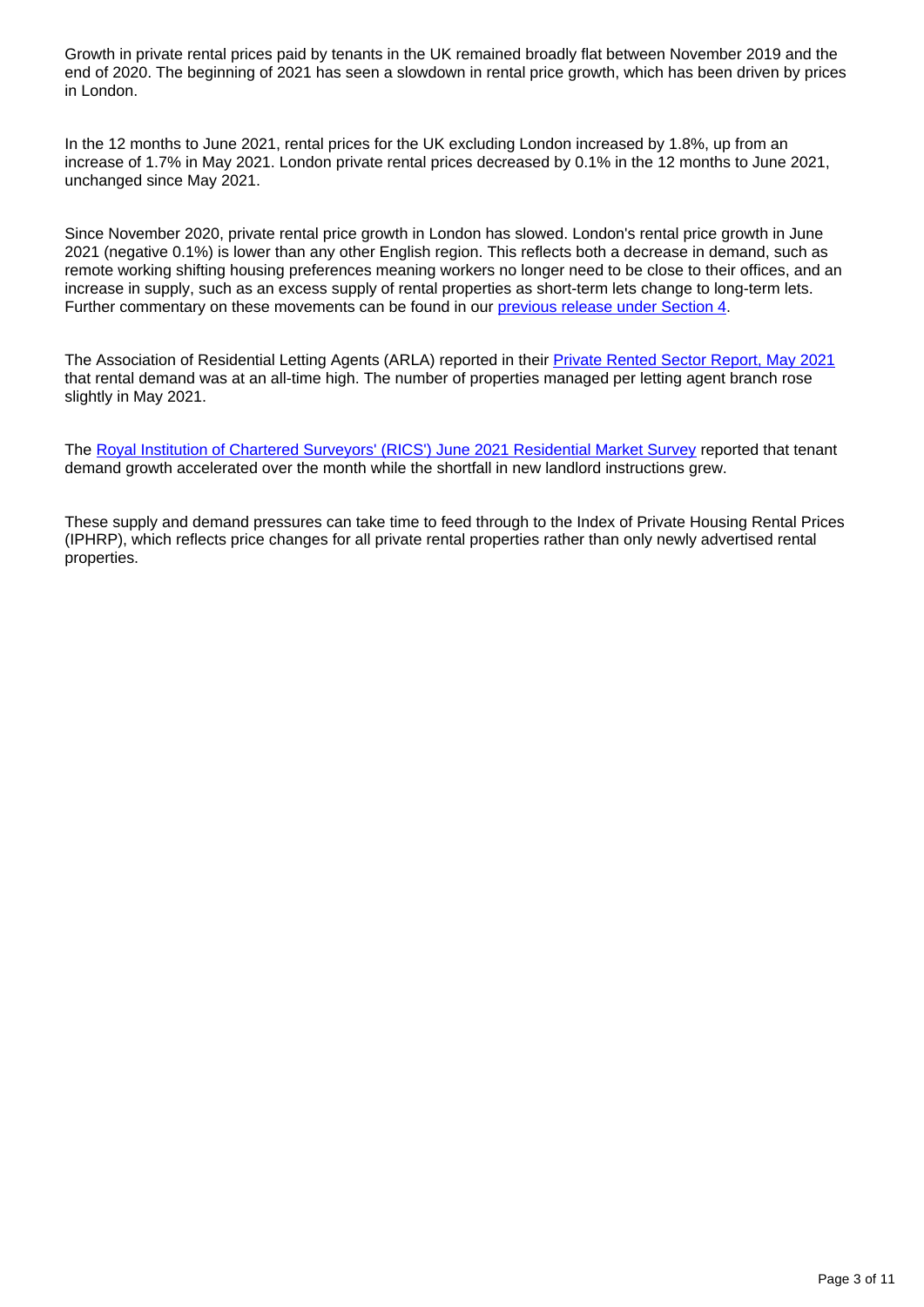#### **Figure 2: UK rental prices have increased by 10.6% since January 2015**

#### **Index of Private Housing Rental Prices indices, UK, January 2015 to June 2021**

# Figure 2: UK rental prices have increased by 10.6% since January 2015

Index of Private Housing Rental Prices indices, UK, January 2015 to June 2021



**Source: Office for National Statistics – Index of Private Housing Rental Prices**

**Notes:**

1. Data presented are classified as Experimental Statistics. More information is available in **Section 9:** [Strengths and limitations.](https://www.ons.gov.uk/economy/inflationandpriceindices/bulletins/indexofprivatehousingrentalprices/june2021#strengths-and-limitations)

# <span id="page-3-0"></span>**3 . UK private rental growth rates by country**

In England, private rental prices grew by 1.1% in the 12 months to June 2021, unchanged since May 2021. When London is excluded from England, privately rented properties increased by 1.8% in the 12 months to June 2021, unchanged since May 2021.

Private rental prices in Wales grew by 1.5% in the 12 months to June 2021, unchanged since May 2021.

Rental growth in Scotland increased by 1.2% in the 12 months to June 2021, down from 1.3% in the 12 months to May 2021.

The annual rate of change for Northern Ireland in June 2021 (3.4%) was higher than the other countries of the UK. Northern Ireland data have been copied forward since March 2021; the next update to Northern Ireland data will be in the release published on 15 September 2021.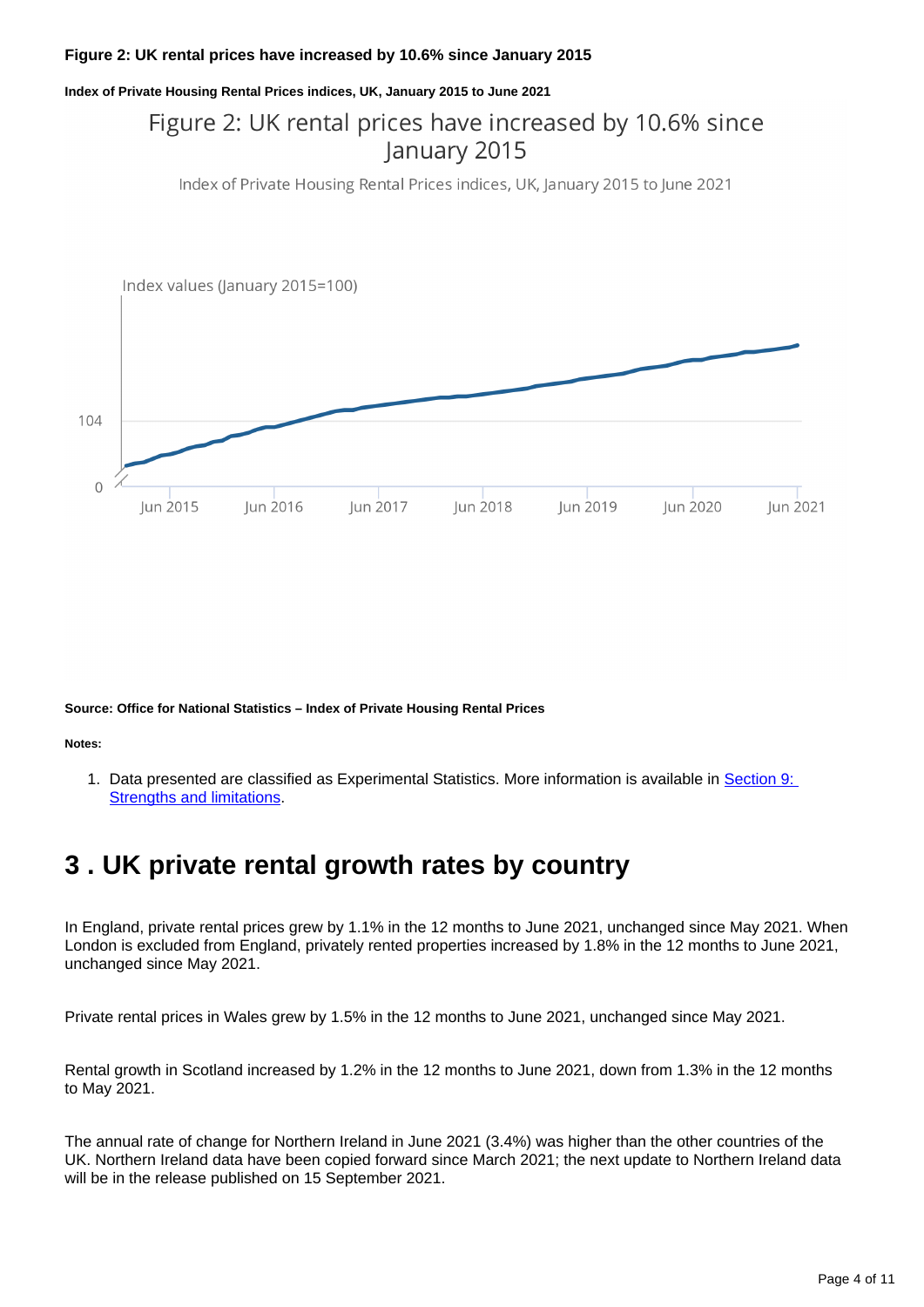## **Figure 3: The annual rental growth in Scotland continued to surpass England for the second consecutive month after having the lowest growth in the UK since August 2016**

**Index of Private Housing Rental Prices percentage change over 12 months for countries of the UK, January 2012 to June 2021**

# Figure 3: The annual rental growth in Scotland continued to surpass England for the second consecutive month after having the lowest growth in the UK since August 2016

Index of Private Housing Rental Prices percentage change over 12 months for countries of the UK, January 2012 to June 2021



#### **Source: Office for National Statistics – Index of Private Housing Rental Prices**

#### **Notes:**

- 1. Data presented are classified as Experimental Statistics. More information is available in **Section 9:** [Strengths and limitations.](https://www.ons.gov.uk/economy/inflationandpriceindices/bulletins/indexofprivatehousingrentalprices/june2021#strengths-and-limitations)
- 2. Northern Ireland data are only available every three months. Northern Ireland data are copied forward until the next data are obtainable, which will be released on 15 September 2021.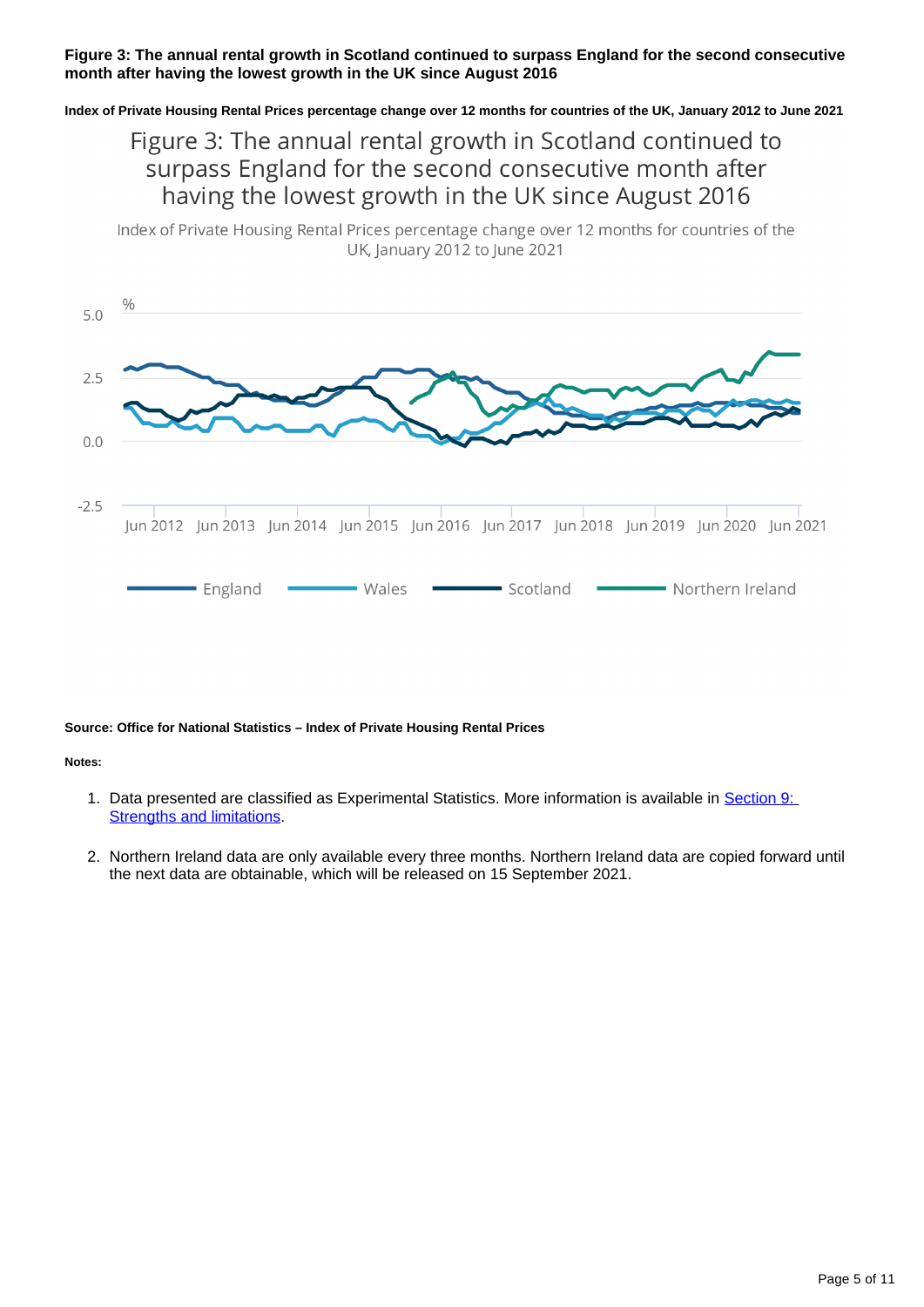## **Figure 4: Rental prices have increased more in England and Northern Ireland than in Wales and Scotland since 2015**

#### **Index of Private Housing Rental Prices indices for countries of the UK, January 2015 to June 2021**

# Figure 4: Rental prices have increased more in England and Northern Ireland than in Wales and Scotland since 2015

Index of Private Housing Rental Prices indices for countries of the UK, January 2015 to June 2021



#### **Source: Office for National Statistics – Index of Private Housing Rental Prices**

#### **Notes:**

- 1. Data presented are classified as Experimental Statistics. More information is available in **Section 9:** [Strengths and limitations.](https://www.ons.gov.uk/economy/inflationandpriceindices/bulletins/indexofprivatehousingrentalprices/june2021#strengths-and-limitations)
- 2. Northern Ireland data are only available every three months. Northern Ireland data are copied forward until the next data are obtainable, which will be released on 15 September 2021.

# <span id="page-5-0"></span>**4 . UK private rental growth by English region**

Focusing on the English regions, the largest annual rental price increase in the 12 months to June 2021 was in the East Midlands and West Midlands, both at 2.4%. East Midlands remained unchanged since May 2021, while West Midlands was up from 2.2% in May 2021.

The lowest annual rental price growth was in London where rental prices decreased by 0.1% in the 12 months to June 2021.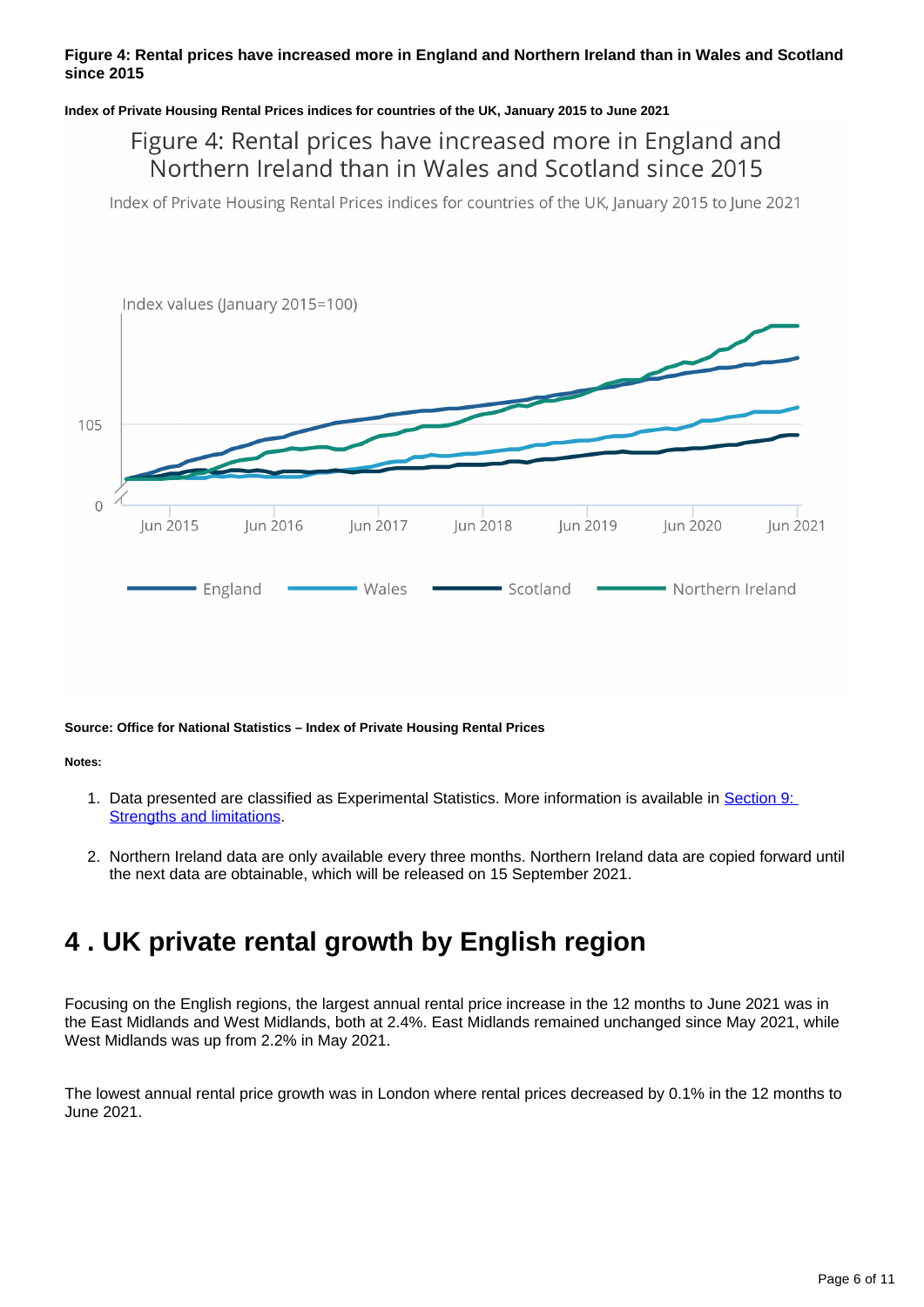# **Index of Private Housing Rental Prices percentage change over the 12 months to June 2021, by English region** Figure 5: Weakest annual rental price growth is in London

Index of Private Housing Rental Prices percentage change over the 12 months to June 2021, by English region



#### **Source: Office for National Statistics – Index of Private Housing Rental Prices**

**Notes:**

1. Data presented in this dataset are classified as experimental statistics and subject to revisions if improvements in the methodology are identified. Results should be interpreted with this in mind

## **Figure 6: London rental prices experienced larger peaks and troughs than other regions**

Index of Private Housing Rental Prices percentage change over 12 months by English region, January 2007 to June 2021

## **Notes:**

1. The grey line shows England's 12-month average private rental price growth.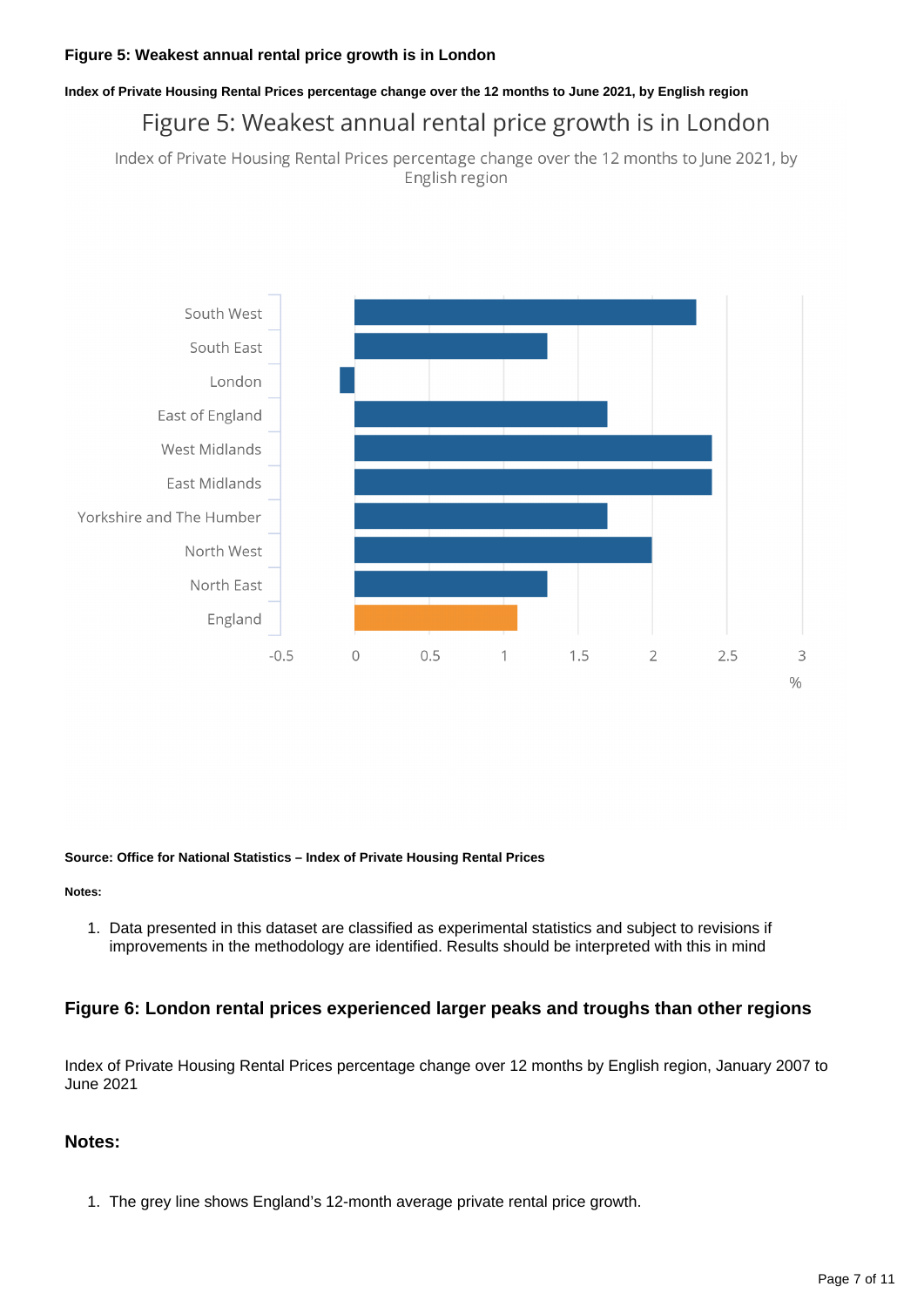# <span id="page-7-0"></span>**5 . Comparisons to private sector rental growth measures**

Many private sector organisations, including estate agents and property companies, produce estimates of changes in rental prices. These include Zoopla, Rightmove and HomeLet. These sources provide an extensive range of rental data, but a closer look at these rental measures provides a diverse picture.

#### **Figure 7: Index of Private Housing Rental Prices measure is more stable**

**Index of Private Housing Rental Prices and private sector measures of rents, percentage change over 12 months, January 2013 to June 2021, UK**

# Figure 7: Index of Private Housing Rental Prices measure is more stable

Index of Private Housing Rental Prices and private sector measures of rents, percentage change over 12 months, January 2013 to June 2021, UK



#### **Source: Zoopla, HomeLet, Rightmove and Office for National Statistics – Index of Private Housing Rental Prices**

The private sector organisations' measures are all showing an increase in growth in recent months. Historically, the rent increases measured by the private sector measures have differed to those shown in the Index of Private Housing Rental Prices (IPHRP) and some tend to be more volatile. This is because the private sector measures primarily focus on newly let properties, while the IPHRP includes a mixture of newly let properties and existing lets. This is important, as evidence obtained from Valuation Office Agency (VOA) rental officers suggests that the greatest price rises occur when properties are newly let compared with existing tenants, who tend to see smaller price increases. This means supply and demand pressures can take time to feed through to the IPHRP.

Details on the research conducted by VOA and further information on Zoopla, Rightmove, HomeLet and Index of Private Housing Rental data sources and their differences is available in the Private rental growth measures, a [UK comparison: January to December 2020](https://www.ons.gov.uk/economy/inflationandpriceindices/articles/comparingmeasuresofprivaterentalgrowthintheuk/januarytodecember2020) publication.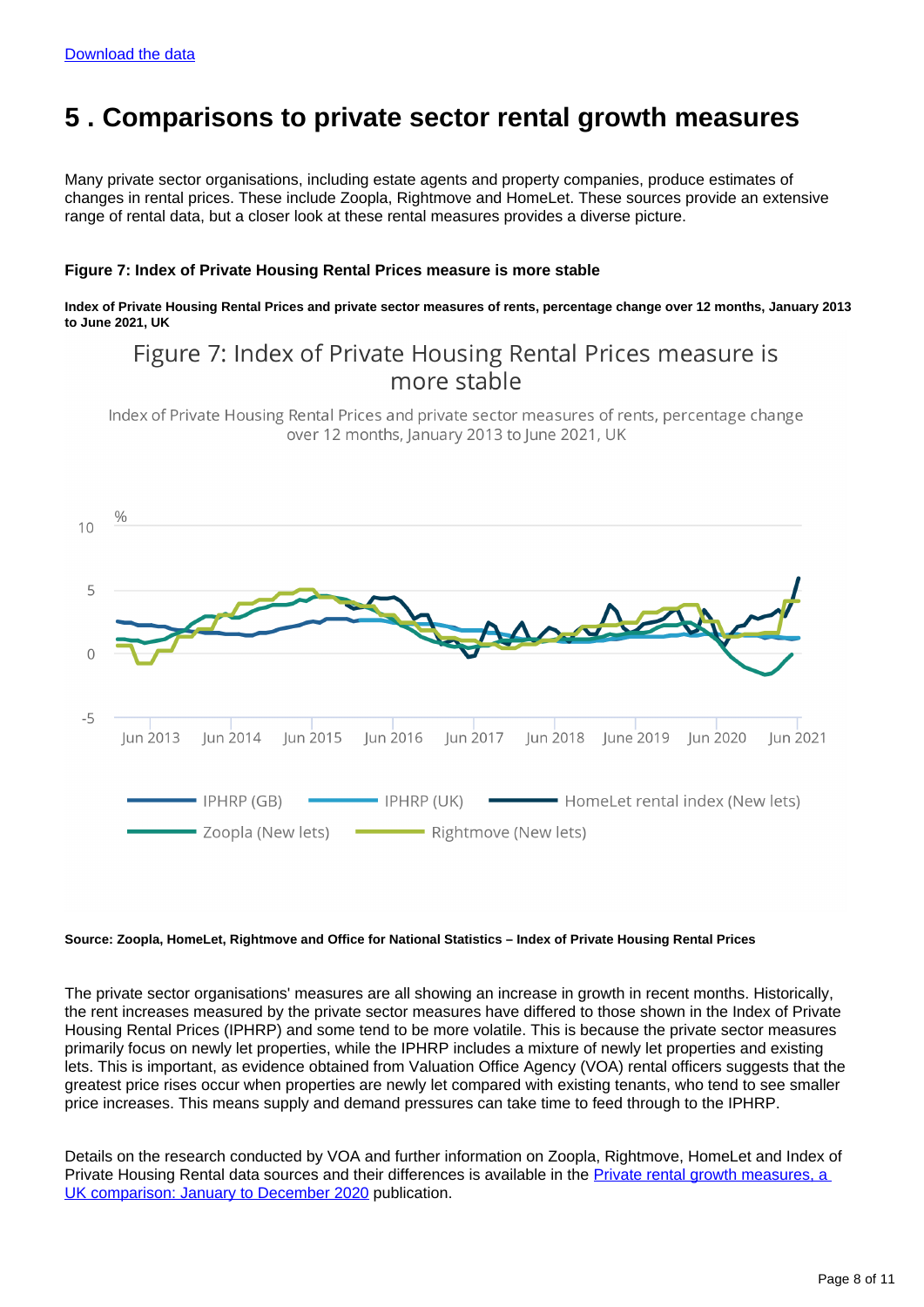# <span id="page-8-0"></span>**6 . Private rental data**

[Index of Private Housing Rental Prices, UK: monthly estimates](https://www.ons.gov.uk/economy/inflationandpriceindices/datasets/indexofprivatehousingrentalpricesreferencetables) Dataset | Released 14 July 2021 Rental price index historical data time series (index values and annual percentage change).

#### [Index of Private Housing Rental Prices, UK: annual weights analysis](https://www.ons.gov.uk/economy/inflationandpriceindices/datasets/indexofprivatehousingrentalpricesweightsanalysis)

Dataset | Released 24 March 2021 Aggregate weights information used in the [experimental](https://www.ons.gov.uk/methodology/methodologytopicsandstatisticalconcepts/guidetoexperimentalstatistics) Index of Private Housing Rental Prices (IPHRP).

## [Measures of owner occupiers' housing costs](https://www.ons.gov.uk/economy/inflationandpriceindices/datasets/understandingthedifferentapproachesofmeasuringowneroccupiershousingcosts)

Dataset | Released 24 March 2021

Owner occupiers' housing costs historical data time series (index values, annual percentage change and contributions to the growth rate) - payments, rental equivalence and net acquisitions.

[Measures of owner occupiers' housing costs: weights analysis](https://www.ons.gov.uk/economy/inflationandpriceindices/datasets/understandingthedifferentapproachesofmeasuringowneroccupiershousingcostsoohweightsanalysis)

Dataset | Released 24 March 2021

Aggregate inflation measure for owner occupiers' housing costs (OOH). Includes monthly time series and weights for all three approaches of measuring OOH - payments, rental equivalence and net acquisitions aggregated with the Consumer Price Index (CPI), UK.

# <span id="page-8-1"></span>**7 . Glossary**

# **Index of Private Housing Rental Prices (IPHRP)**

The Index of Private Housing Rental Prices (IPHRP) measures the change in the price tenants face when renting residential property from private landlords.

## **Administrative data**

Administrative data are data that people have already provided to the government through day-to-day activities, for example, health records, social security payments or educational attainment information.

# <span id="page-8-2"></span>**8 . Measuring the data**

## **Coronavirus**

We are working to ensure that the UK has the vital information needed to respond to the impact of the coronavirus (COVID-19) pandemic on our economy and society; this includes how we measure the Index of Private Housing Rental Prices (IPHRP). The price collection for this publication has not been affected.

The Office for National Statistics (ONS) has released a [public statement](https://www.ons.gov.uk/news/statementsandletters/covid19andtheproductionofstatistics) on the coronavirus and the production of statistics. Specific queries should be emailed to the Media Relations Office at media.relations@ons.gov.uk.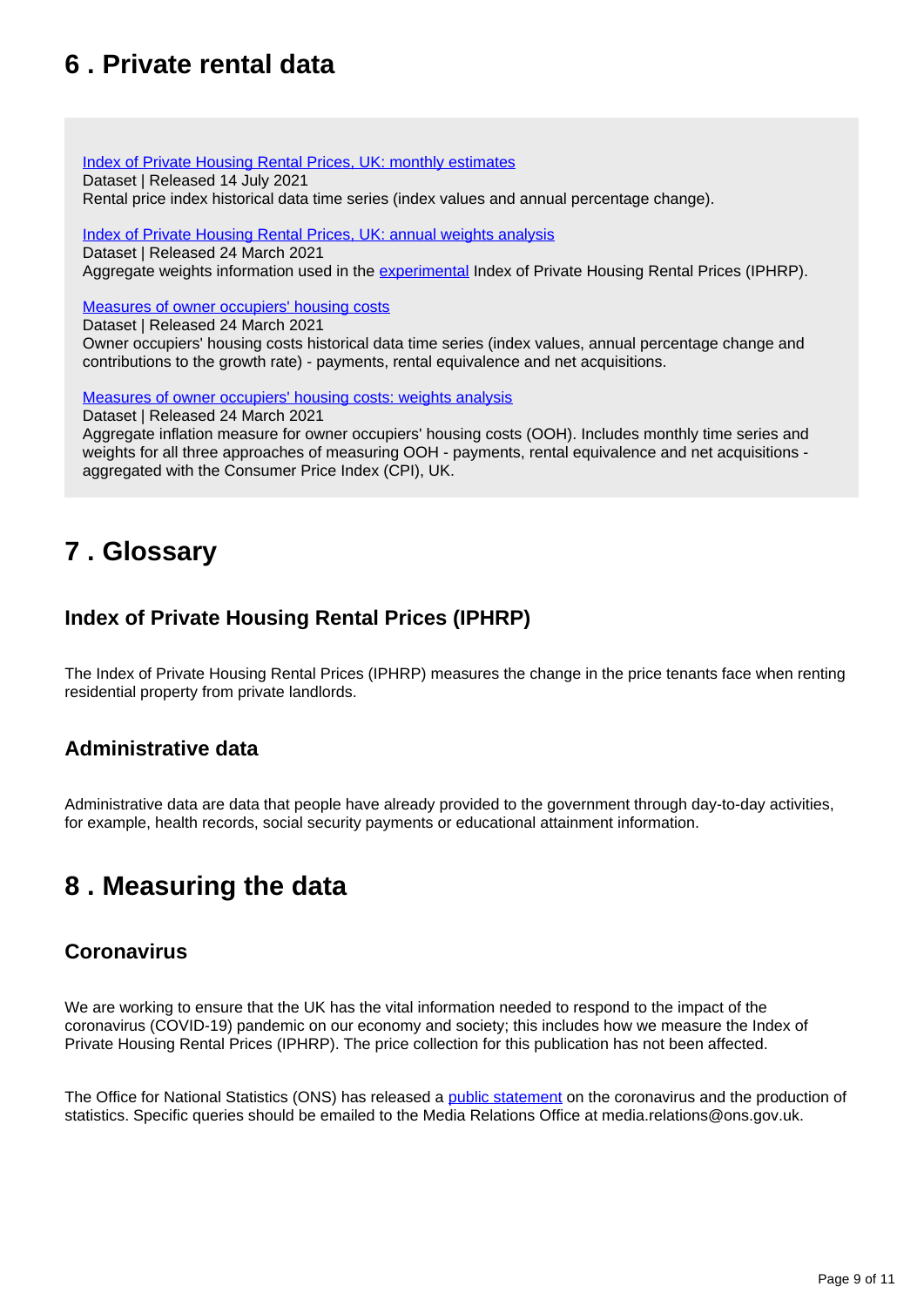# **End of EU exit transition period**

As the UK enters into a new Trade and Co-operation Agreement with the EU, the UK statistical system will continue to produce and publish our wide range of economic and social statistics and analysis. We are committed to continued alignment with the highest international statistical standards, enabling comparability both over time and internationally, and ensuring the general public, statistical users and decision-makers have the data they need to be informed.\ As the shape of the UK's future statistical relationship with the EU becomes clearer over the coming period, the ONS is making preparations to assume responsibilities that as part of our membership of the EU, and during the transition period, were delegated to the statistical office of the EU, Eurostat. This includes responsibilities relating to international comparability of economic statistics, deciding what international statistical guidance to apply in the UK context and to provide further scrutiny of our statistics and sector classification decisions.

In applying international statistical standards and best practice to UK economic statistics, we will draw on the technical advice of experts in the UK and internationally, and our work will be underpinned by the UK's wellestablished and robust framework for independent official statistics, set out in the Statistics and Registration Service Act 2007. Further information on our proposals will be made available later this year.

## **Future developments**

Following the [Digital Economy Act 2017,](http://www.legislation.gov.uk/ukpga/2017/30/contents/enacted) the ONS gained access to Valuation Office Agency (VOA) private rental microdata. We aim to re-develop the Index of Private Housing Rental Prices (IPHRP) and private rental market summary statistics (PRMS) to produce mix-adjusted average rental prices that are comparable over time and geography down to lower geographic levels, to better meet user needs.

More information and a timetable for these developments is available in the [Private rental prices development](https://www.ons.gov.uk/peoplepopulationandcommunity/housing/articles/privaterentalpricesdevelopmentplan/updatedjanuary2021)  [plan: January 2021](https://www.ons.gov.uk/peoplepopulationandcommunity/housing/articles/privaterentalpricesdevelopmentplan/updatedjanuary2021) and in the [July 2021 blog.](https://blog.ons.gov.uk/2021/07/14/unlocking-the-power-of-data-to-better-understand-private-rents/) If you have any queries or feedback on these developments, please email [hpi@ons.gov.uk.](mailto:hpi@ons.gov.uk)

## **Sources**

The IPHRP is constructed using administrative data. This means that the index makes use of data that are already collected for other purposes to estimate rental prices. The sources of private rental prices are the VOA, Scottish Government, Welsh Government and Northern Ireland Housing Executive (NIHE). Data for Northern Ireland also include data provided by [Propertynews.com](https://www.propertynews.com/). Estimates are based on a known sample rather than a census.

The sources of the annually updated [expenditure weights](https://www.ons.gov.uk/economy/inflationandpriceindices/datasets/indexofprivatehousingrentalpricesweightsanalysis) are the Ministry of Housing, Communities and Local Government (MHCLG), Scottish Government, Welsh Government, NIHE and VOA.

The IPHRP's indices are updated on a monthly basis with the new monthly estimate. Data are indexed with January 2015 as a base year. Data for England are provided from January 2005, data for Wales from January 2009 and data for Scotland from January 2011. UK data are from January 2015.

## **Quality**

More quality and methodology information on strengths, limitations, appropriate uses, and how the data were created is available in the [IPHRP QMI](https://www.ons.gov.uk/economy/inflationandpriceindices/methodologies/indexofprivatehousingrentalpricesqmi).

# <span id="page-9-0"></span>**9 . Strengths and limitations**